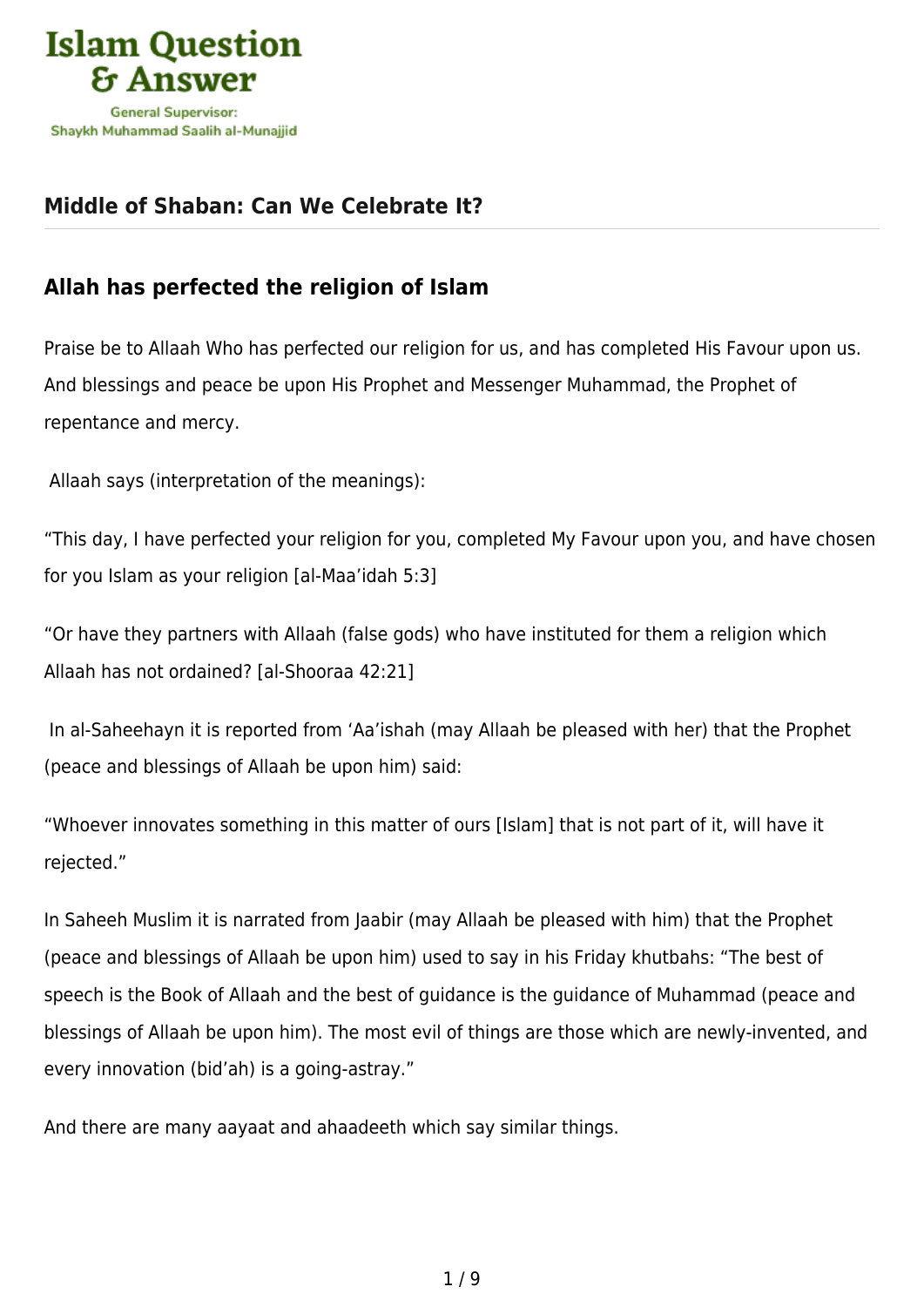

Shavkh Muhammad Saalih al-Munaiiid

This clearly indicates that Allaah has perfected the religion of this ummah, and completed His favour upon them. He did not take the soul of His Prophet (peace and blessings of Allaah be upon him) until he had conveyed the Message clearly and explained to the ummah everything that Allaah had prescribed for it of words and deeds. He (peace and blessings of Allaah be upon him) explained that everything that people would innovate after he was gone, all the words and deeds that they would attribute to Islam, all of that would be thrown back on the one who invented it, even if his intention was good. The companions of the Messenger of Allaah (peace and blessings of Allaah be upon him) knew this matter, as did the scholars of Islam after them. They denounced bid'ah and warned against it, as has been stated by all those who wrote books praising the Sunnah and denouncing bid'ah, such as Ibn Waddaah, al-Tartooshi, Ibn Shaamah and others.

## **Is celebrating the middle of Shaban allowed?**

 Among the bid'ahs that have been invented by some people is [celebrating the middle of Shaban](https://islamqa.info/en/answers/154183) (Laylat al-Nusf min Shaban), and singling out that day for fasting. There is no evidence (daleel) for that which can be regarded as reliable. Some da'eef (weak) ahaadeeth have been narrated concerning its virtues, but we cannot regard them as reliable. The reports which have been narrated concerning the virtues of prayer on this occasion are all mawdoo' (fabricated), as has been pointed out by many of the scholars. We will quote some of their comments below, in sha Allaah.

 Some reports have also been narrated on this matter from some of the salaf in Syria, and others. What the majority of scholars say is that celebrating this occasion is bid'ah, and that the ahaadeeth concerning the virtues of this occasion are all da'eef (weak), and some of them are mawdoo' (fabricated) Among those who pointed this out was al-Haafiz Ibn Rajab, in his book Lataa'if al-Ma'aarif, and others. The da'eef ahaadeeth concerning acts of worship can only be acted upon in the case of acts of worship which are proven by saheeh evidence. There is no saheeh basis for [celebrating the middle of Shaban,](https://islamqa.info/en/answers/49678) so we cannot follow the da'eef ahaadeeth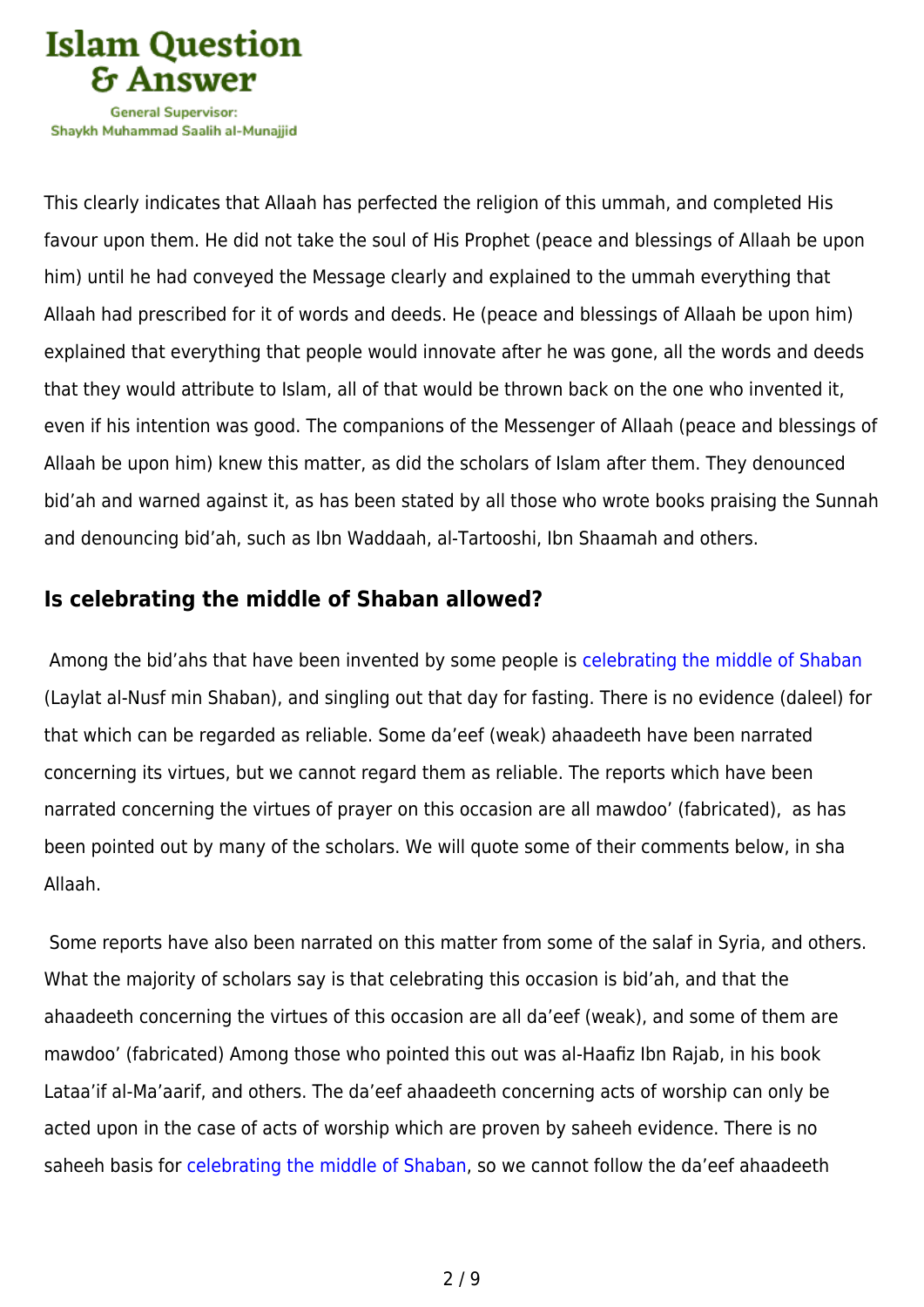

either.

 This important principle was mentioned by Imaam Abu'l-'Abbaas Shaykh al-Islam Ibn Taymiyah (may Allaah have mercy on him).

The scholars (may Allaah have mercy on them) were agreed that it is obligatory to refer matters concerning which the people dispute to the Book of Allaah and the Sunnah of the Messenger of Allaah (peace and blessings of Allaah be upon him). Whatever ruling both or one of them give is the sharee'ah which must be followed, and whatever goes against them must be rejected. Any acts of worship which are not mentioned in them are therefore bid'ah and it is not permissible to do them, let alone call others to do them or approve of them. As Allaah says (interpretation of the meaning):

"O you who believe! Obey Allaah and obey the Messenger (Muhammad), and those of you (Muslims) who are in authority. (And) if you differ in anything amongst yourselves, refer it to Allaah and His Messenger, if you believe in Allaah and in the Last Day. That is better and more suitable for final determination [al-Nisaa' 4:59]

 "And in whatsoever you differ, the decision thereof is with Allaah (He is the ruling Judge)." [al-Shooraa 42:10]

"Say (O Muhammad to mankind): "If you (really) love Allaah, then follow me (i.e. accept Islamic Monotheism, follow the Qur'aan and the Sunnah), Allaah will love you and forgive you your sins." [Aal 'Imraan 3:31]

 "But no, by your Lord, they can have no Faith, until they make you (O Muhammad) judge in all disputes between them, and find in themselves no resistance against your decisions, and accept (them) with full submission." [al-Nisaa' 4:65]

And there are many similar aayaat which clearly state that matters of dispute are to be referred to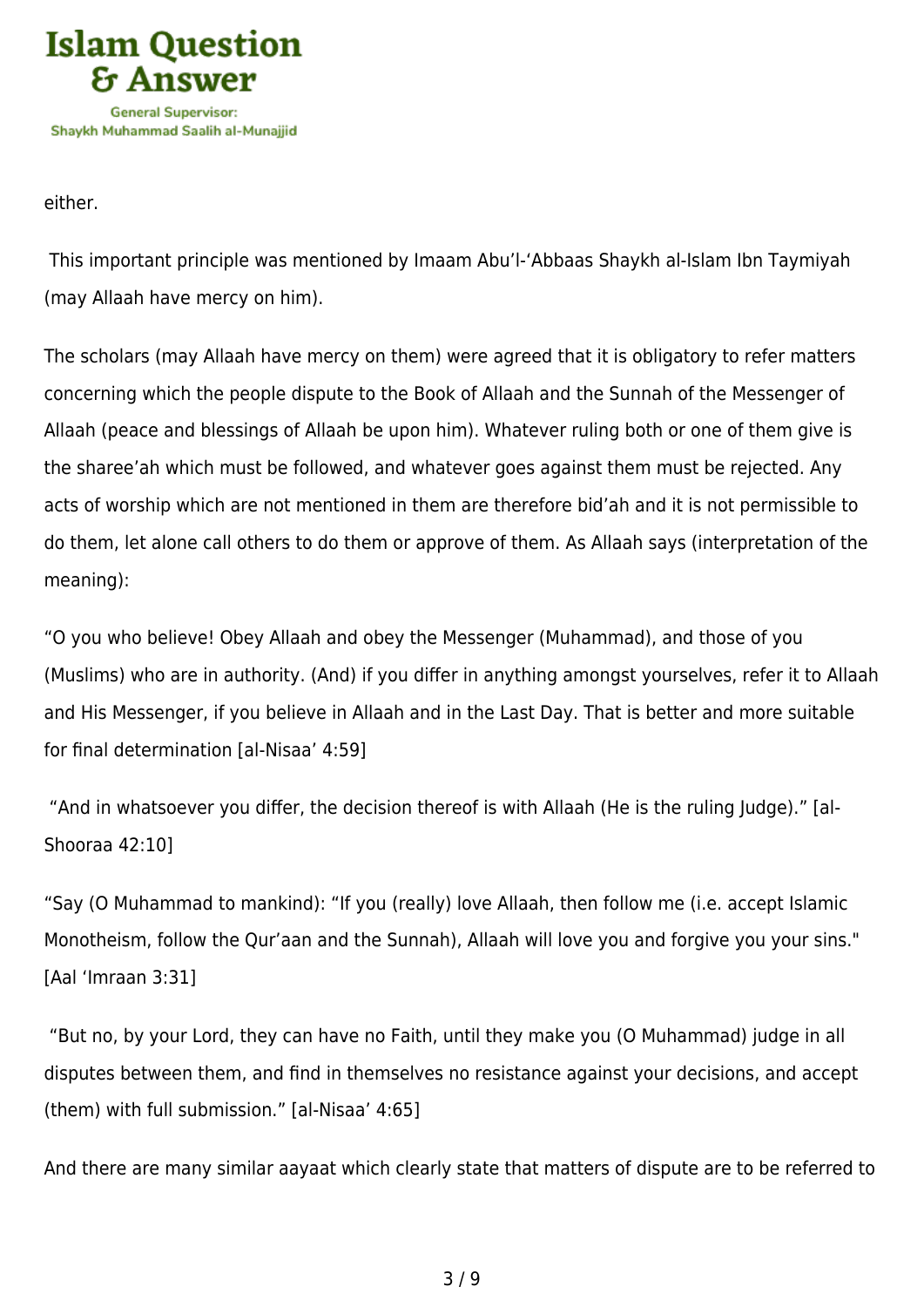

the Qur'aan and Sunnah, and that their ruling is to be accepted. This is the requirement of faith and this is what is best for people in this world and in the next: "That is better and more suitable for final determination." [al-Nisaa' 4:59 – interpretation of the meaning] means, in the Hereafter.

Al-Haafiz Ibn Rajab (may Allaah have mercy on him) said in his book Lataa'if al-Ma'aarif concerning this matter – after previously discussing it –:

"[Laylat al-Nusf min Shaban](https://islamqa.info/en/answers/249623) (the middle of Shaban) was venerated by the Taabi'een among the people of al-Shaam, such as Khaalid ibn Mi'daan, Makhool, Luqmaan ibn 'Aamir and others, who used to strive in worship on this night. The people took the idea of the virtue of this night and of venerating it from them. It was said that they heard of Israa'eeli reports (reports from Jewish sources) concerning that. Most of the scholars of the Hijaaz denounced that, including 'Ataa' and Ibn Abi Maleekah. 'Abd al-Rahmaan ibn Zayd ibn Aslam narrated that view from the fuqahaa' of Madeenah, and this was the view of the companions of Maalik and others. They said: this is all bid'ah… No comment from Imaam Ahmad concerning Laylat al-Nusf min Shaban is known of… Concerning spending the night of the middle of Shaban in prayer, there is no sound report from the Prophet (peace and blessings of Allaah be upon him) or from his companions…"

This is what was said by al-Haafiz Ibn Rajab (may Allaah be pleased with him). He clearly states that there is no sound report from the Prophet (peace and blessings of Allaah be upon him) or from his companions (may Allaah be pleased with them) about Laylat al-Nusf min Shaban (the middle of Shaban).

In every case where there is no sound shar'i evidence that a thing is prescribed in Islam, it is not permissible for the Muslim to innovate things in the religion of Allaah, whether these are individual acts or communal acts, whether he does them in secret or openly, because of the general meaning of the hadeeth of the Prophet (peace and blessings of Allaah be upon him): "Whoever does any action that is not a part of this matter of ours [Islam], will have it rejected." And there are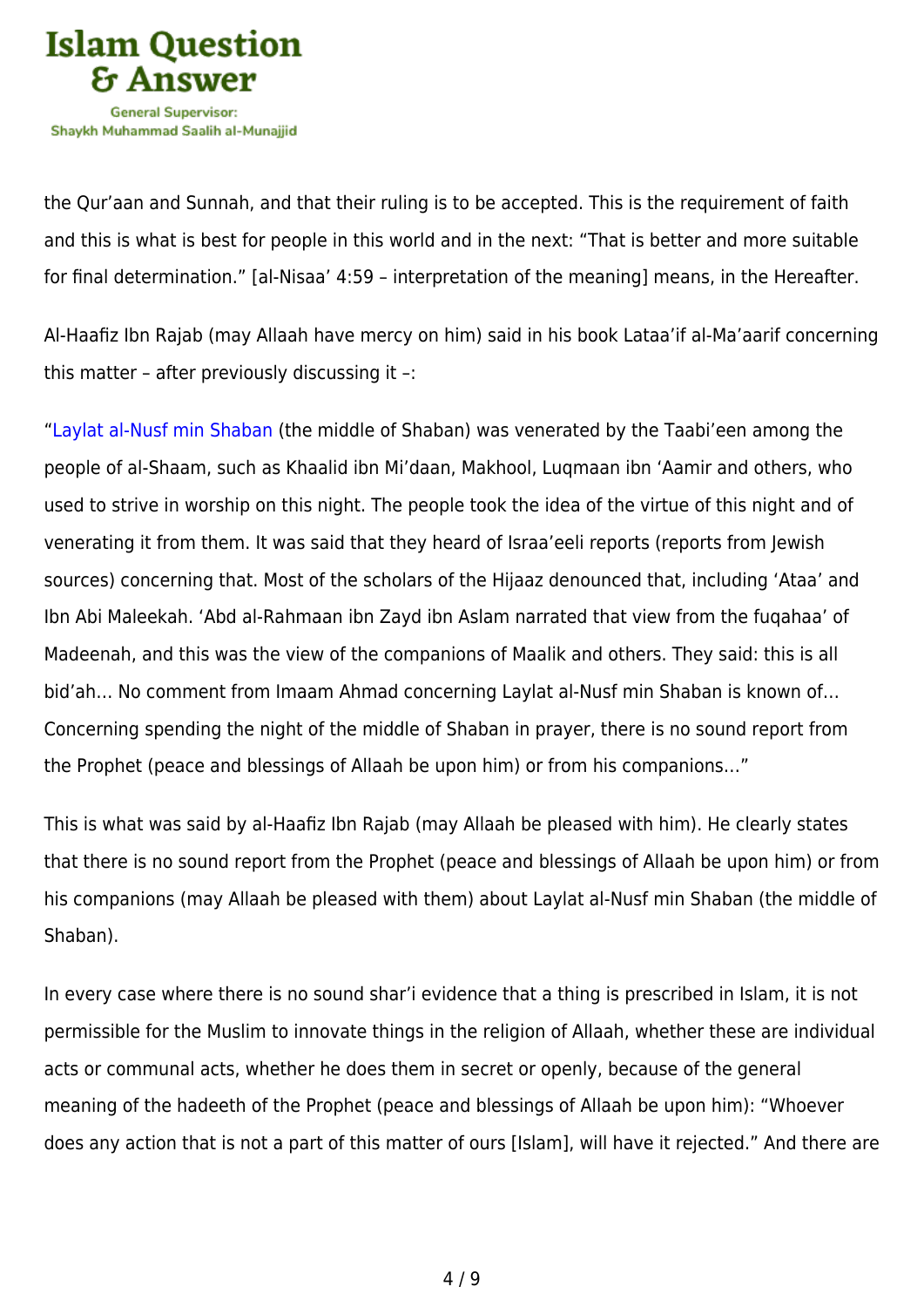

other daleels (evidence) which indicate that bid'ah is to be denounced and which warn against it.

Imaam Abu Bakr al-Tartooshi (may Allaah have mercy on him) said, in his book al-Hawaadith wa'l-Bida': "Ibn Waddaah narrated that Zayd ibn Aslam said: We never met anyone among our shaykhs and fuqahaa' who paid any attention to Laylat al-Nusf min Shaban, or who paid any attention to the hadeeth of Makhool, or who thought that this night was any more special than other nights. It was said to Ibn Abi Maleekah that Ziyaad al-Numayri was saying that the reward of Laylat al-Nusf min Shaban was like the reward of Laylat al-Qadr. He said, If I heard him say that and I had a stick in my hand, I would hit him. Ziyaad was a story-teller."

Al-'Allaamah al-Shawkaani (may Allaah have mercy on him) said in al-Fawaa'id al-Majmoo'ah:

"The hadeeth: 'O 'Ali, whoever prays one hundred rak'ahs on Laylat al-Nusf min Shaban, reciting in each rak'ah the Opening of the Book [Soorat al-Faatihah] and Qul Huwa Allaahu Ahad ten times, Allaah will meet all his needs…' This is mawdoo' (fabricated) [i.e., it is falsely attributed to the Prophet (peace and blessings of Allaah be upon him]. Its wording clearly states the reward that the person who does this will attain, and no man who has any common sense can doubt that this is fabricated. Also, the men of its isnaad are majhool (unknown). It was also narrated via another isnaad, all of which is mawdoo' (fabricated) and all of whose narrators are majhool (unknown).

In al-Mukhtasar he said: The hadeeth about the salaah for the middle of Shaban is false, and the hadeeth of 'Ali narrated by Ibn Hibbaan - " When it is the night of the middle of Shaban, spend that night in prayer and fast that day" – is da'eef (weak).

In al-La'aali' he said, "One hundred rak'ahs in the middle of Shaban, reciting (Soorat) al-Ikhaas ten times in each… (this is) mawdoo' (fabricated), and all its narrators in its three isnaads are majhool (unknown) and da'eef (weak). He said: and twelve rak'ahs, reciting al-Ikhlaas thirty times in each, this is mawdoo'; and fourteen (rak'ahs), this is mawdoo'.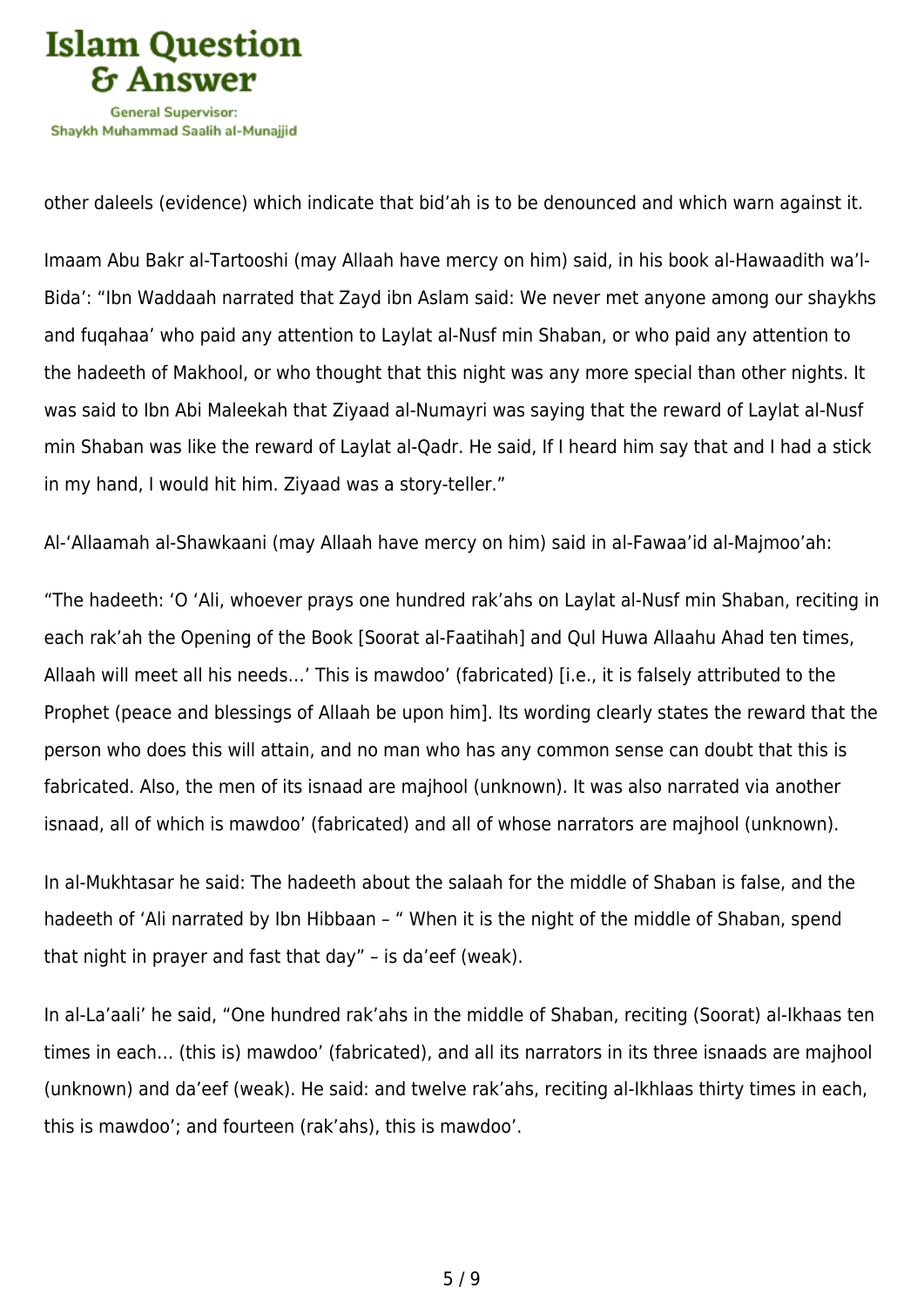

A group of fuqahaa' were deceived by this hadeeth, such as the author of al-Ihyaa' and others, as were some of the mufassireen. The prayer of this night – the middle of Shaban – was described in different ways, all of which are false and fabricated."

Al-Haafiz al-'Iraaqi said: "The hadeeth about the prayer during the night of the middle of Shaban is fabricated and is falsely attributed to the Messenger of Allaah (peace and blessings of Allaah be upon him)."

Imaam al-Nawawi said in his book al-Majmoo': "The prayer that is known as salaat al-raghaa'ib, which is twelve rak'ahs between Maghrib and 'Ishaa' on the night of the first Friday in Rajab, and the prayer of Laylat al-Nusf min Shaban, of one hundred rak'ahs – these two prayers are reprehensible bid'ahs. No one should be deceived by the fact that they are mentioned in the books Qoot al-Quloob and Ihyaa' 'Uloom al-Deen, or by the hadeeth which is mentioned in these two books. All of that is false. Nor should they be deceived by the fact that some of the imaams were confused about this matter and wrote a few pages stating that these prayers are mustahabb, for they were mistaken in that."

Shaykh al-Imaam Abu Muhammad 'Abd al-Rahmaan ibn Ismaa'eel al-Maqdisi wrote a very valuable book proving that these (reports) are false, and he did a very good job. The scholars spoke at length about this matter, and if we were to quote all that we have read of what they have said about this matter, it would take far too long. Perhaps what we have already mentioned is sufficient to convince the seeker of truth.

From the aayahs, ahaadeeth and scholarly opinions quoted above, it is clear to the seeker of truth that celebrating the middle of Shaban by praying on that night or in any other way, or by singling out that day for fasting, is a bid'ah which is denounced by most of the scholars. It has no basis in the pure sharee'ah; rather it is one of the things that was innovated in Islam after the time of the Sahaabah (may Allaah be pleased with them). It is sufficient for the seeker of truth, in this case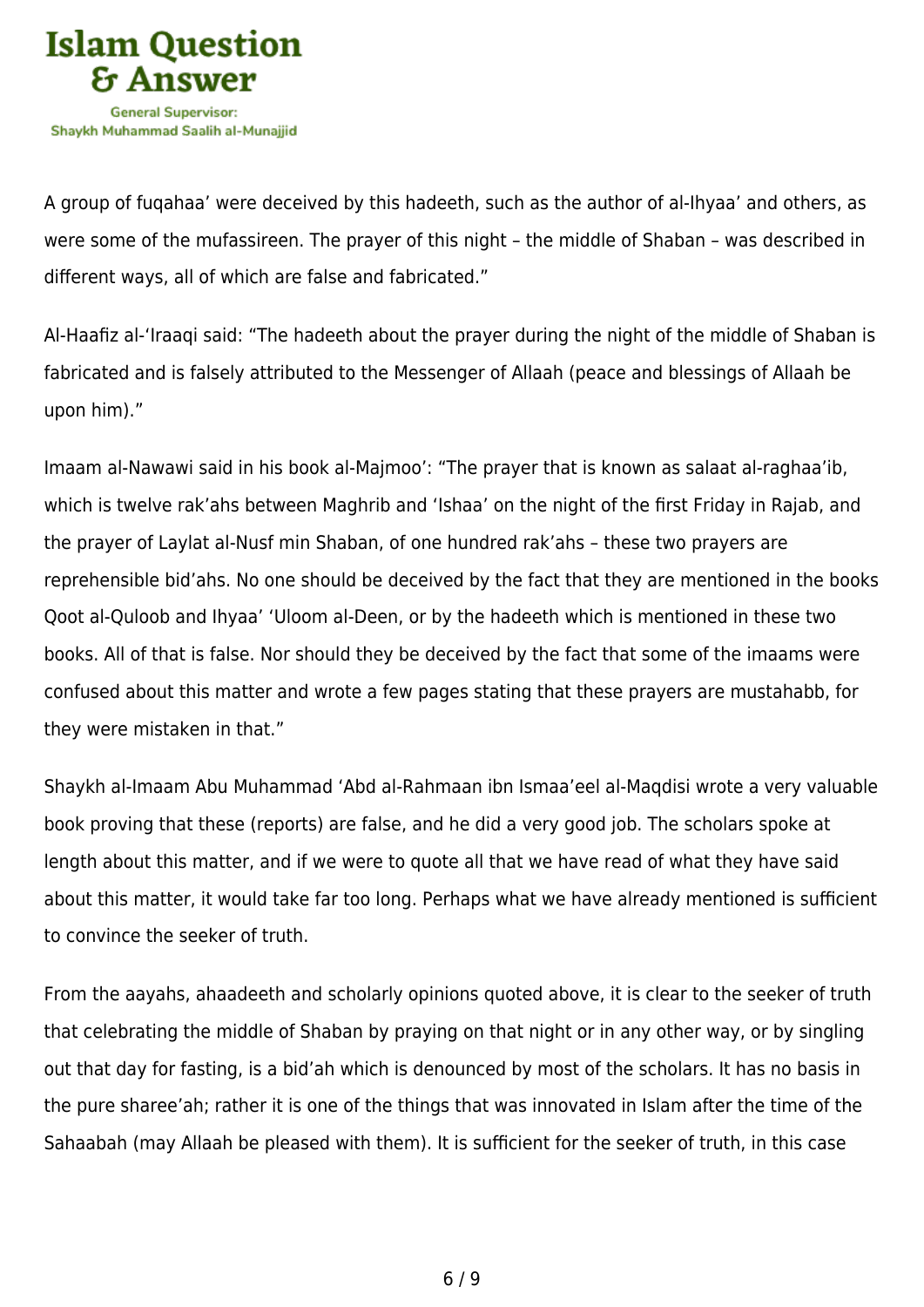

and in others, to know the words of Allaah (interpretation of the meaning):

"This day, I have perfected your religion for you…" [al-Maa'idah 5:3]

and other similar aayaat; and the words of the Prophet (peace and blessings of Allaah be upon him):

"Whoever innovates something in this matter of ours [Islam] that is not part of it, will have it rejected." and other similar ahaadeeth.

In Saheeh Muslim it is narrated that Abu Hurayrah (may Allaah be pleased with him) said: "The Messenger of Allaah (peace and blessings of Allaah be upon him) said: 'Do not single out the night of Jumu'ah for praying qiyaam and do not single out the day of Jumu'ah for fasting, unless is it part of the ongoing regular fast of any one of you.'"

If it were permissible to single out any night for special acts of worship, the night of Jumu'ah would be the most appropriate, because the day of Jumu'ah (Friday) is the best day upon which the sun rises, as is stated in the saheeh hadeeth narrated from the Messenger of Allaah (peace and blessings of Allaah be upon him). Since the Prophet (peace and blessings of Allaah be upon him) warned against singling out that night for praying qiyaam, that indicates that it is even more prohibited to single out any other night for acts of worship, except where there is saheeh evidence to indicate that a particular night is to be singled out.

Because it is prescribed to spend the nights of Laylat al-Qadr and the other nights of Ramadaan in prayer, the Prophet (peace and blessings of Allaah be upon him) drew attention to that and urged his ummah to pray qiyaam during those nights. He also did that himself, as is indicated in al-Saheehayn, where it says that the Prophet (peace and blessings of Allaah be upon him) said: "Whoever prays qiyaam in Ramadaan out of faith and seeking reward, Allaah will forgive him his previous sins" and "Whoever spends the night of Laylat al-Qadr in prayer out of faith and seeking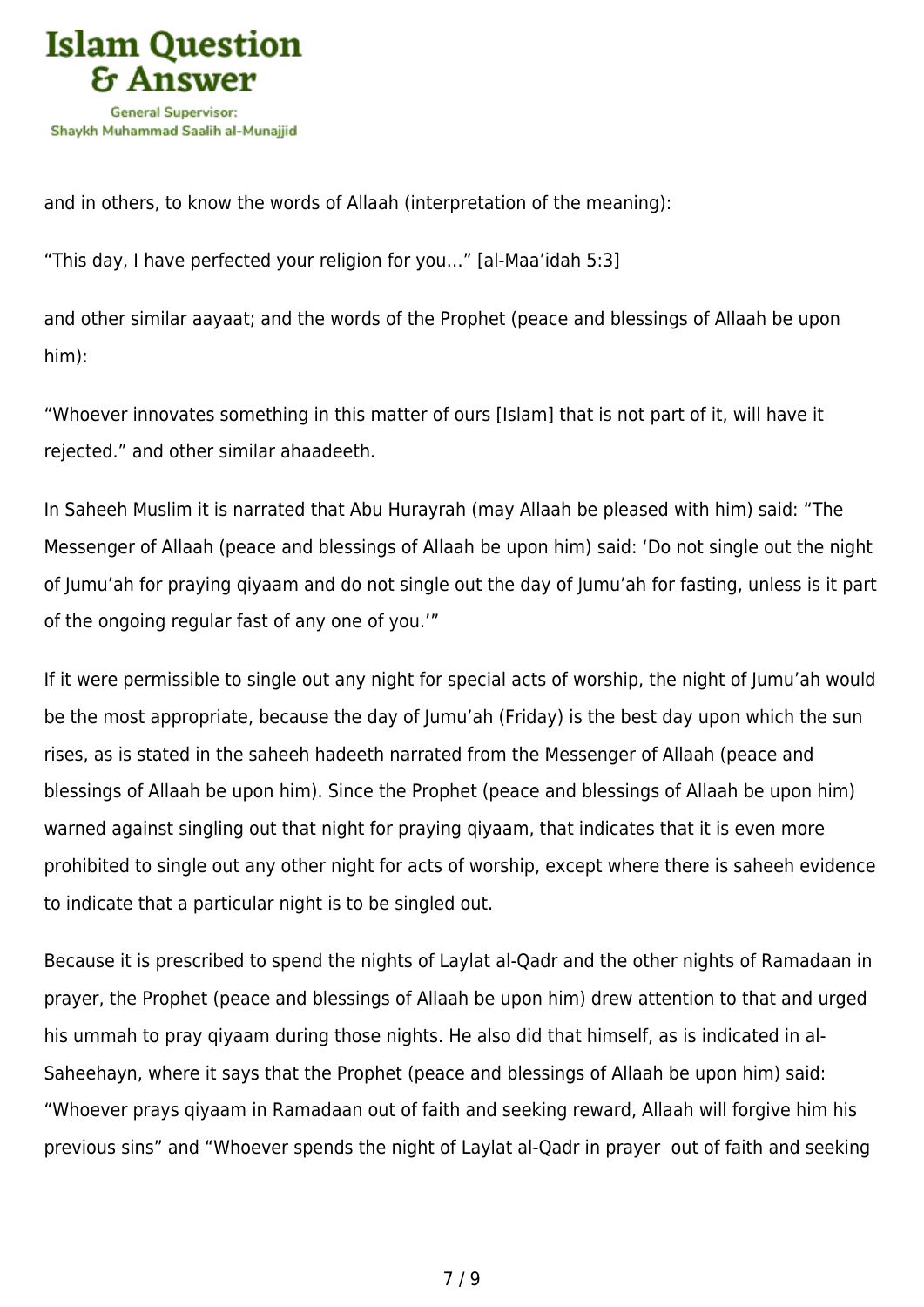

reward, Allaah will forgive him his previous sins."

But if it were prescribed to [single out the night of the middle of Shaban,](https://islamqa.info/en/answers/8907) or the night of the first Friday in Rajab, or the night of the Israa' and Mi'raaj, for celebration or for any special acts of worship, then the Prophet (peace and blessings of Allaah be upon him) would have taught his ummah to do that, and he would have done it himself. If anything of the sort had happened, his companions (may Allaah be pleased with them) would have transmitted it to the ummah; they would not have concealed it from them, for they are the best of people and the most sincere, after the Prophets, may blessings and peace be upon them, and may Allaah be pleased with all the companions of the Messenger of Allaah (peace and blessings of Allaah be upon him).

Now we know from the words of the scholars quoted above that there is no report from the Messenger of Allaah (peace and blessings of Allaah be upon him) or from his companions (may Allaah be pleased with them) concerning the virtue of the first night of Jumu'ah in Rajab, or the night of the middle of Shaban. So we know that celebrating these occasions is an innovation that has been introduced into Islam, and that singling out these occasions for acts of worship is a reprehensible bid'ah. The same applies to the twenty-seventh night of Rajab, which some people believe is the night of the Israa' and Mi'raaj; it is not permissible to single this date out for acts of worship, or to celebrate this occasion, on the basis of the evidence (daleel) quoted above. This is the case if the exact date (of the Israa' and Mi'raaj) is known, so how about the fact that the correct scholarly view is that its date is not known! The view that it is the night of the twentyseventh of Rajab is a false view which has no basis in the saheeh ahaadeeth. He indeed spoke well who said: "The best of matters are those which follow the guided way of the salaf, and the most evil of matters are those which are newly-innovated."

We ask Allaah to help us and all the Muslims adhere firmly to the Sunnah and to beware of everything that goes against it, for He is the Most Generous, Most Kind.